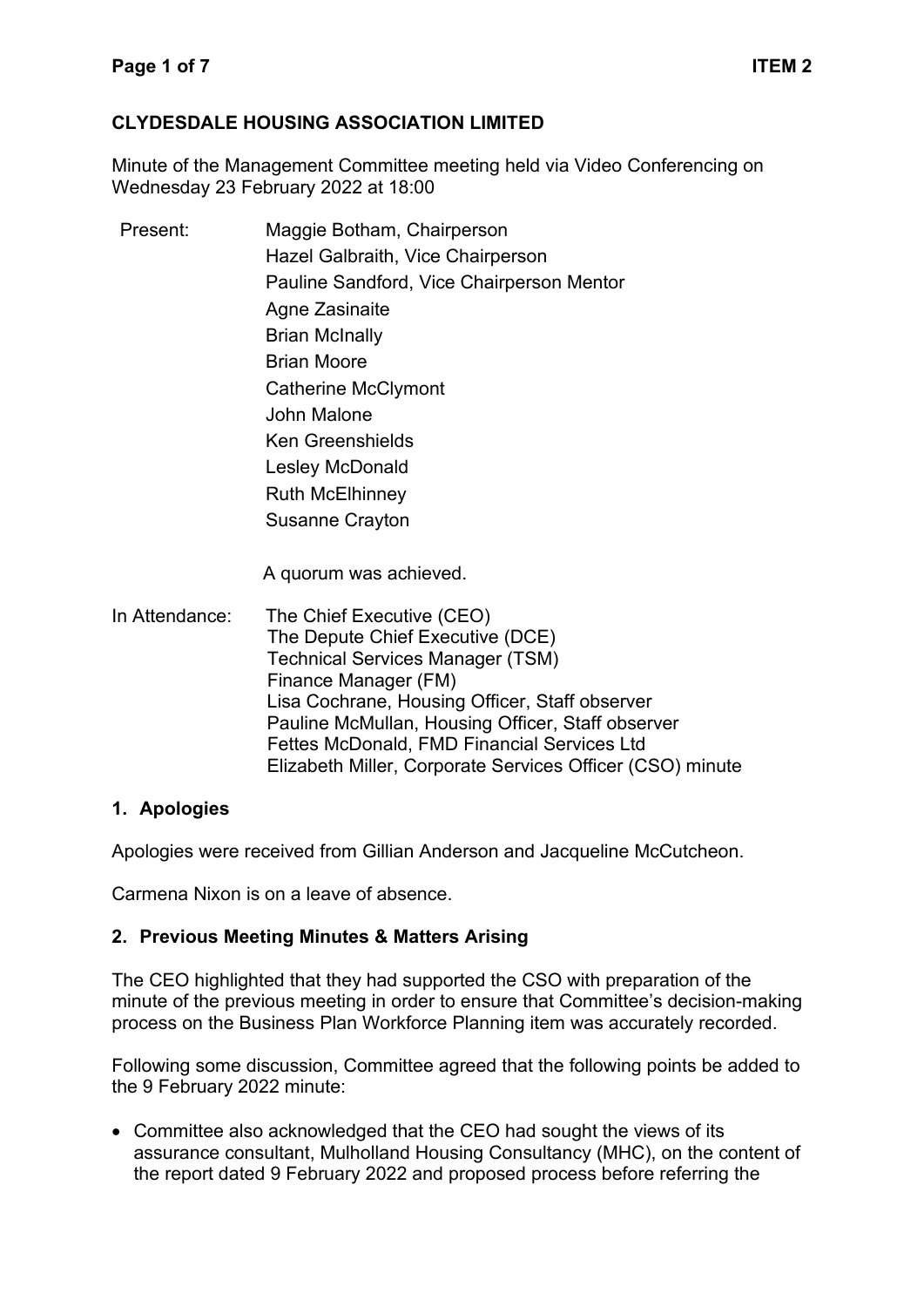report and recommendations to the Management Committee for consideration. In response, MHC had advised the CEO that the report was clear and that the approach was sensible.

- Committee acknowledged that if the TSM is appointed to the position of Interim DCE:
	- o That the suspension of the provision within the Association's Recruitment Policy requiring the external advertisement of temporary posts with contract periods in excess of a year would be required in this case. Committee were satisfied that this was appropriate given the benefits of having the DCE post and the inability to justify the post as a stand-alone position.

The Management Committee asked if the minutes of the meetings held on 26 January 2022 and 9 February 2022 would be sent to the Scottish Housing Regulator (SHR). The CEO advised the reports from those meetings would be uploaded to the SHR online portal along as part of the Notifiable Event process relating to the DCE's planned retirement. Copies of approved Committee minutes would be available for public viewing via the CHA website.

There were no further matters arising.

# **3. Conflicts of Interest**

Susanne Crayton declared a conflict of interest for agenda item 13, Social Housing Heat Fund: Heating Voucher Distribution.

# **4. Notifiable Events**

The Chairperson asked the CEO to present the report. The CEO gave Committee an overview of the report and advised they had no further updates to report.

| Committee considered the report and agreed that the actions of the |                                                                      |  |  |  |  |  |
|--------------------------------------------------------------------|----------------------------------------------------------------------|--|--|--|--|--|
|                                                                    | Association have been satisfactory in relation to Notifiable Events. |  |  |  |  |  |

### **5. Actions from Previous Meetings**

The Chairperson asked the CEO to present the report to Committee. The CEO gave Committee an overview of the report and advised they had nothing further to add. Committee discussed:

- Page 3, the disposal of land currently being used as a play area at Braidwood – The TSM gave Committee an update on the progress made to date on the matter of planning consent.
- Page 3, objections from tenants and owners over the disposal of land currently being used as a play area at Braidwood – The TSM advised they were unaware of any objections to the Association's proposals but would keep Committee updated on the change of land planning permission application to SLC.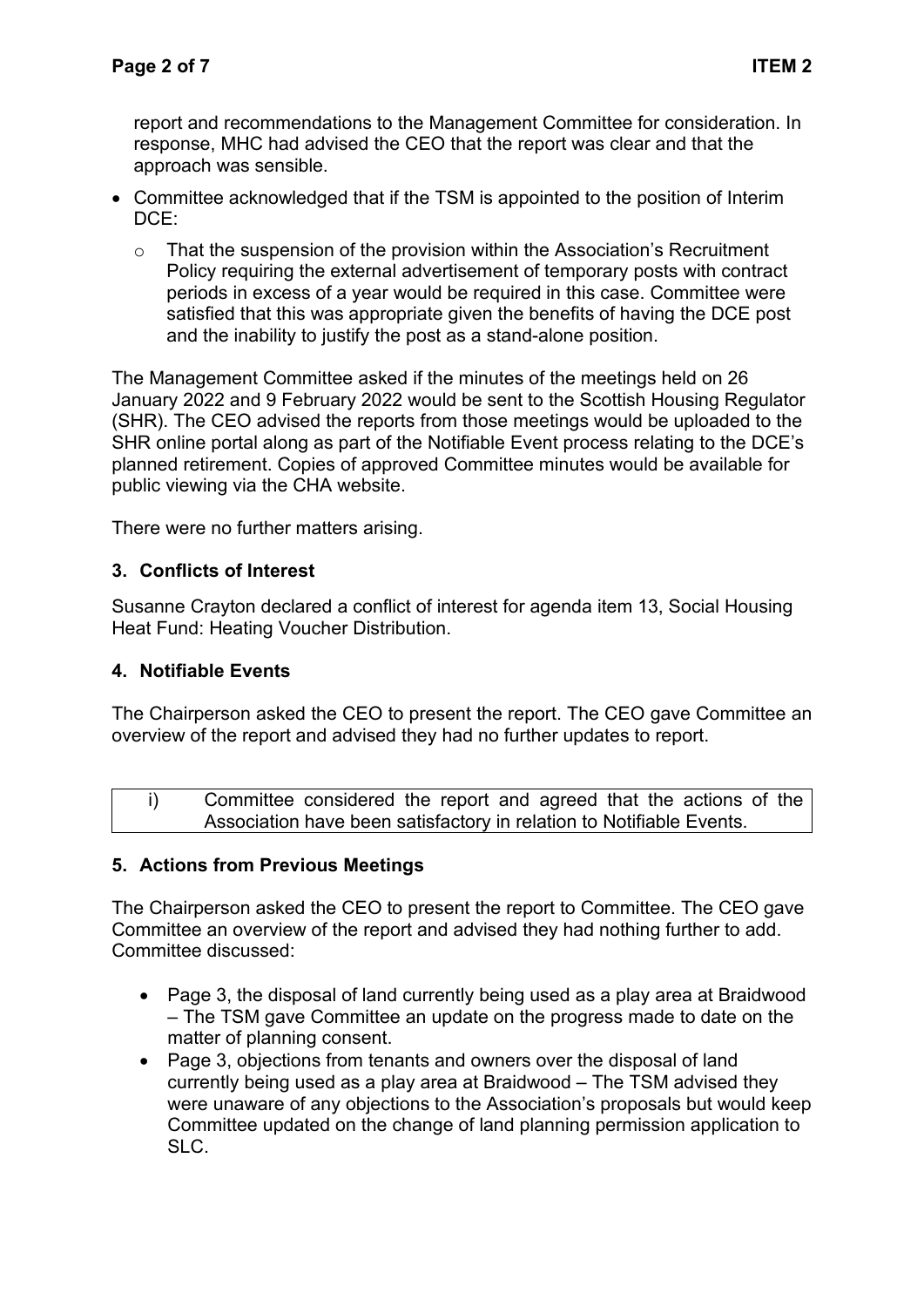- Page 2, meeting 26 May 2021, report back to MC on review and evaluation of remote working for staff – The DCE provided details of the staff working group on future blended working and advised that proposals would be brought to Committee for consideration at a future date.
- i) Committee considered the Actions from Previous Meetings Report and agreed progress is satisfactory.

## **6. Agreement on Items for A.O.C.B**

The Chairperson asked Committee if they had any items, they wished to discuss under AOCB. Committee agreed to discuss:

- a) CEO SHARE Conference
- b) Chair SHARE training programme
- c) Annual Review

## **7. Health & Safety Update**

The Chairperson asked the CEO to present the report to Committee. The CEO told Committee they had no Health & Safety matters to report.

| Committee considered the Health & Safety Update Report and |
|------------------------------------------------------------|
| agreed progress is satisfactory.                           |

### **8. COVID-19 Update**

The Chairperson asked the CEO to present the report to Committee. The CEO gave Committee an overview of the report and advised he had no further updates. Committee discussed:

Page 7, Electrical Safety checks – The TSM gave Committee details on the 2 potential forced access appointments made for  $24<sup>th</sup>$  &  $25<sup>th</sup>$  February in order for the Association to fulfil its statutory requirements and bring contract to a close. They advised Committee would be kept updated on progress.

| Committee considered the report and agreed that progress in managing |
|----------------------------------------------------------------------|
| the impact of Covid-19 has been satisfactory.                        |

### **9. Quarterly Management Accounts to 31 December 2021**

The Chairperson asked the FM to present the report. The FM gave Committee a summary of the Management Accounts for the period to 31 December 2021 and advised they had no further updates. Committee discussed:

• 9.7, Budget Allocation of Overheads, Staff Security costs – The FM advised that these costs were for the personal safety devices provided to staff who visit tenant's homes and void properties.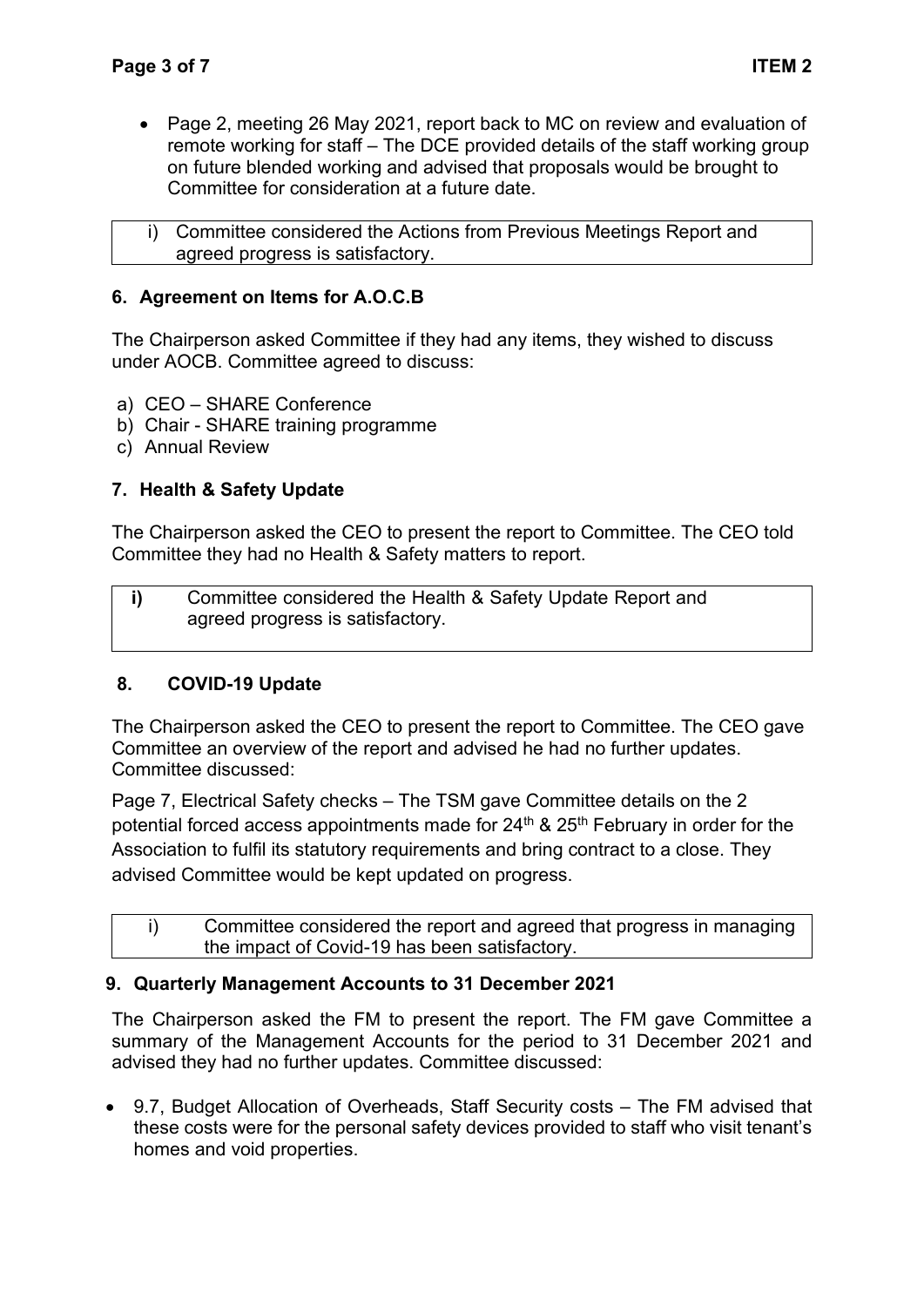• 9.1, Reactive Repairs – The TSM made Committee aware of the costs incurred on empty house repairs and the types of work needed to bring them to a lettable standard. They gave Committee further details of the works conducted on the empty property that cost the Association £10,262 to bring up to a lettable standard.

Lesley McDonald joined the meeting at 18:26

| Committee approved the Management Accounts for the period to 31 |
|-----------------------------------------------------------------|
| December 2021.                                                  |

## **10.Treasury Management Report**

The Chairperson asked the FM to present the report to Committee. The FM gave Committee an outline of the report content and advised they had nothing further to add.

i) Committee considered the content of the report

# **11. Pension Regulatory Notice**

The Chairperson asked the FM to present the report to Committee. The FM gave Committee an outline of the report content detailing the current information received regarding the pension deficit, actuary's assessment, and the contributions the Association has paid and what will be paid from September 2022 – March 2023.

i) Committee considered the content of the report.

### **12. Housing Management Scorecards**

The Chairperson asked the DCE to present the report to Committee. The DCE gave Committee an outline of the report content and advised that current updates were noted in the comments section.

| Committee noted the content of the report and concluded that |
|--------------------------------------------------------------|
| performance had been satisfactory.                           |

Susanne Crayton left the meeting at 18:38

# **13. Social Housing Heat Fund: Heating Voucher Distribution**

The Chairperson asked the TSM to present the report. The TSM gave Committee an overview of the report and asked Committee how they wished to see the allocation of funds being distributed. Committee discussed:

- The last model used to distribute funds to tenants.
- How other RSL's have distributed their funds to tenants.
- The Association's housing stock heating efficiency and the properties that do not pass EESHH.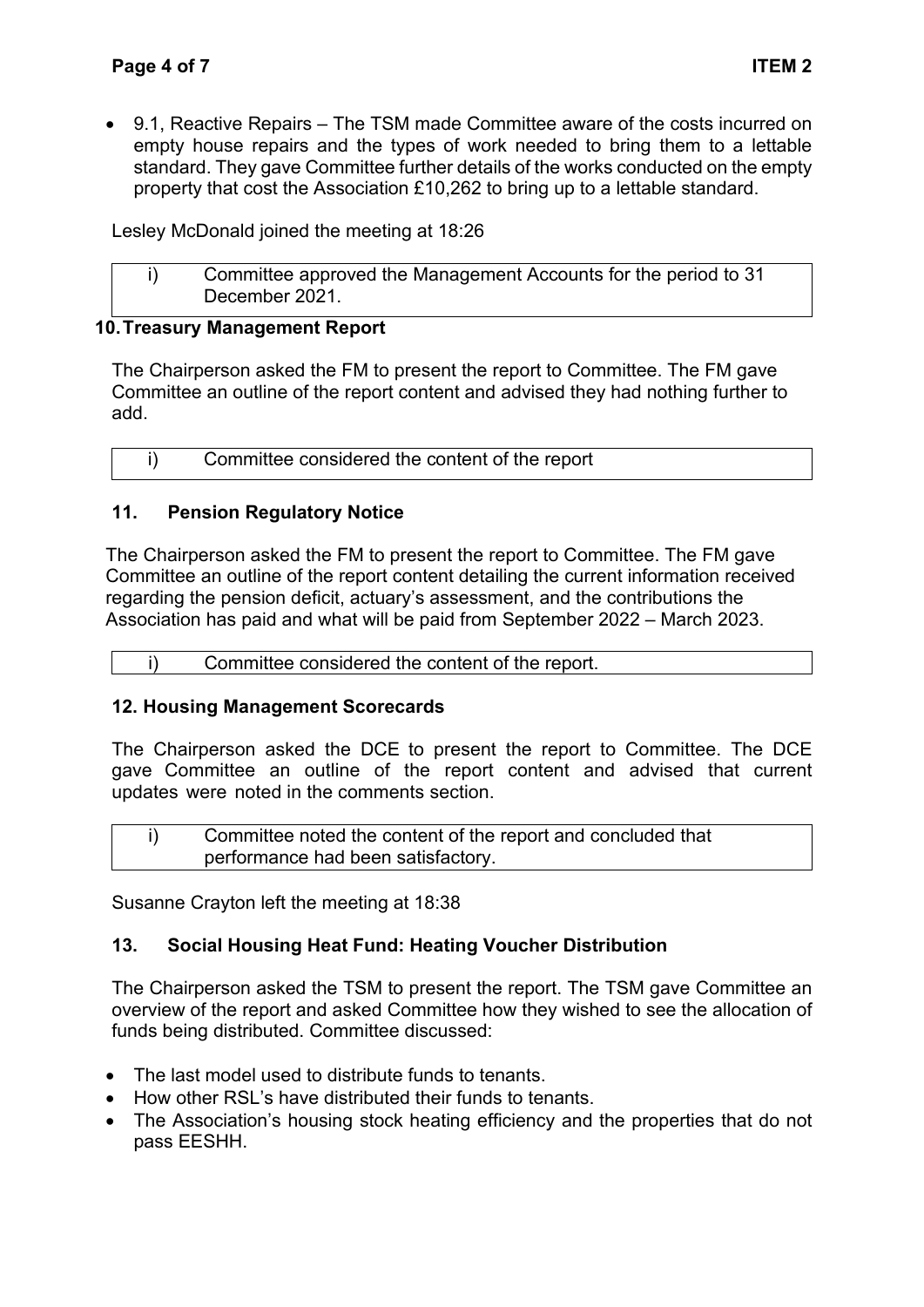- If further information on tenants was required before deciding on the distribution of funds.
- The response the Association received from tenants when funds were distributed previously.
- Resources required by the Association if they went with an even distribution of funds.
- Resources required by the Association if they means tested the distribution of funds.

Catherine McClymont and Fettes MacDonald joined the meeting at 18:50.

- The number of properties progressed through the heating contract that now pass EESHH.
- The information the Association hold on tenants.
- Promoting the uptake of funds.
- The Association maintaining a crisis fund for those tenants who require additional help.
- The work the HEAT team conduct on behalf of the Association and these benefits bring to the Association's tenants.

The Chairperson asked Committee to vote on their preferred option as a way forward in distributing the funds.



The Chairperson announced a comfort break at 19:10 and asked attendees to return at 19:15. Susanne Crayton returned to the meeting at 19:15

# **14**. **Staff Recruitment Update**

The Chairperson asked the TSM to present the report. The TSM gave Committee an overview of the report and asked for their views and a decision on what course of action should be taken. Committee discussed:

- If the temporary post holder was aware there no permanent post was available to them at the end of their contract and how they felt about that – the TSM advised, they were aware and accepted the position. The TSM advised it was an employee led decision to end their contract and to return to the Association.
- The dates of the temporary contract the TSM gave Committee details of the temporary contract period. They advised that given the time lapsed from leaving and returning to CHA there is not a continuity of service issue.

|               | Committee discussed the proposal and agreed to offer                   |
|---------------|------------------------------------------------------------------------|
|               | new temporary contract, starting on 1st March 2022 and ending on 26th  |
|               | <b>August 2022.</b>                                                    |
| $\mathsf{ii}$ | Committee considered and agreed progress in recruiting for the Housing |
|               | Manager post is satisfactory.                                          |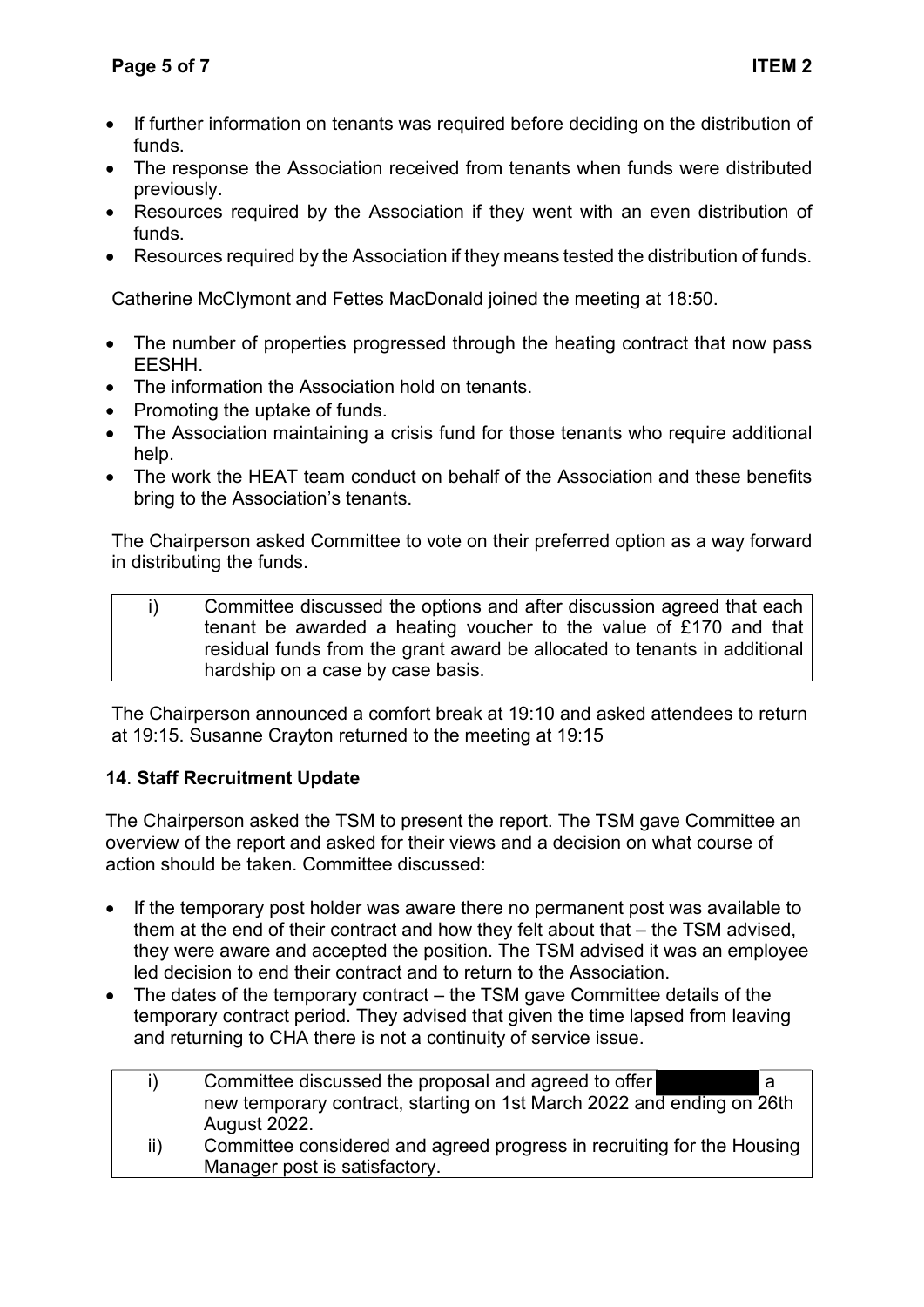# **15. Housing Development Private Finance Overview**

Committee received a presentation from Fettes MacDonald setting out:

- How the cost per unit has increased over the years and why this has occurred.
- Scottish Government grant funding, and how the level of funding is dependent on the area you are building in and what is included in the build.
- The role of the external development consultant and the benefits of employing them.
- The current financial market and the current loan rates and loan periods.
- Details of new lenders funding RSL's.
- The lenders who the Association could look to for loans.
- The impact on current covenants if the Association borrowed from current lenders.
- Borrowing from a new lender and new covenants and restrictions.
- Component repairs and the impact on covenants.
- The impact of component repairs in the loan agreement.
- How to procure private finance and the benefits of employing the services of an advisor.
- What actions the Association should take at the cost plan stage.
- What is a Viability Assessment and why it should be conducted?

The Chairperson thanked Mr MacDonald for attending the meeting. Mr MacDonald left the meeting at 19:55.

# **16. Committee Annual Review Update – Verbal Report**

The Chairperson made Committee aware the work conducted by them, the Vice-Chair and Vice-Chair (Mentor) for this year's individual annual reviews. They gave Committee full details of the changes made to the process including changes to the review form, the review panel, the administration of the process and both individual and collective training processes.

Brian Moore left the meeting at 20:00

# **17. Landscape Maintenance Contract**

The Chairperson asked the TSM to present the report. The TSM gave Committee a summary of the report and asked that they consider if Nurture Landscapes should be retained for the summer season to service the landscape maintenance contract.

i) Committee considered the costs and agreed they represented value for money in terms of the service and agreed that Nurture Landscapes should be retained for the summer season.